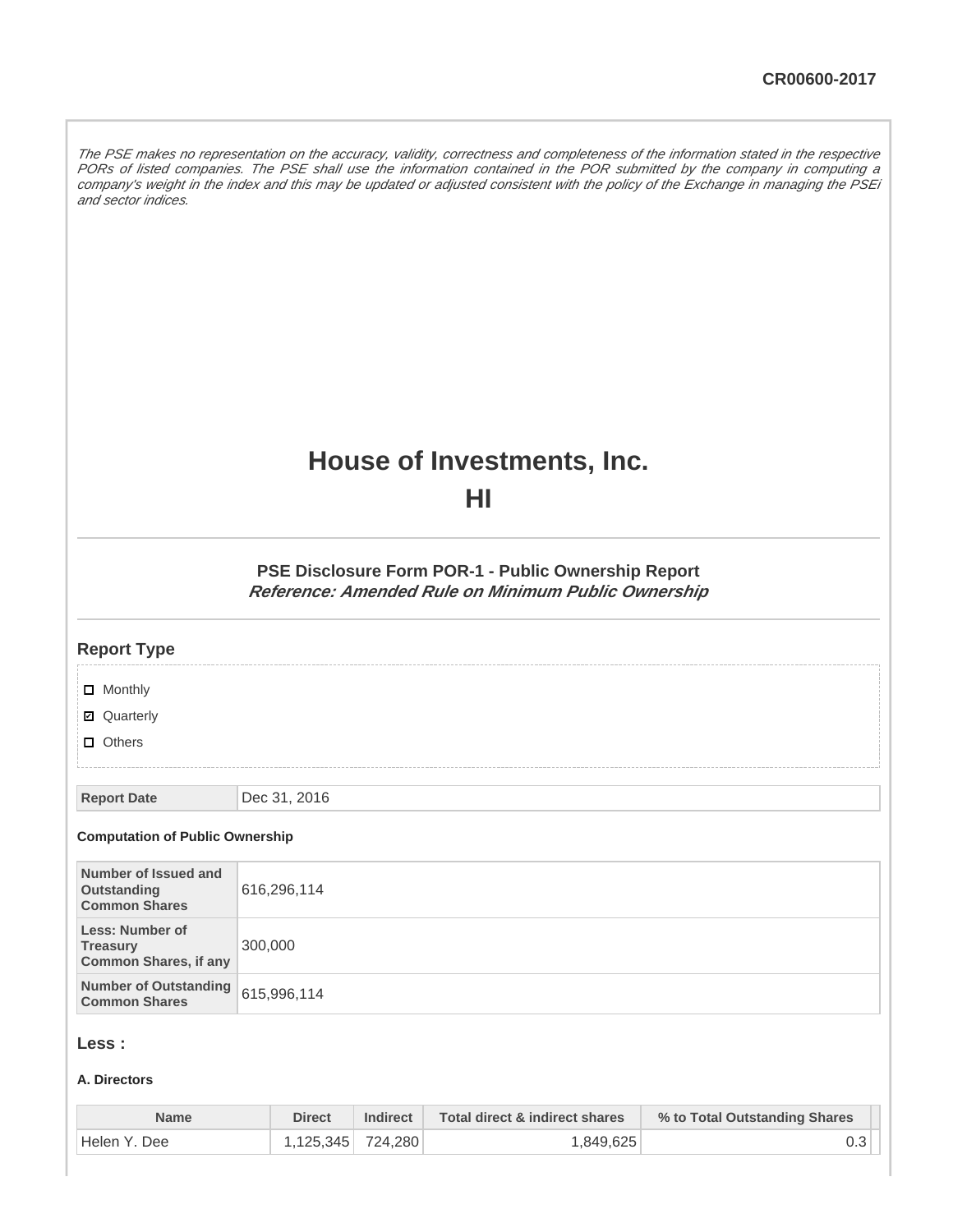| Roberto F. De Ocampo      | 5         | 0        | 5         |      |
|---------------------------|-----------|----------|-----------|------|
| Francisco H. Licuanan III | 500       | 0        | 500       |      |
| Medel T. Nera             | 5         | $\Omega$ | 5         |      |
| Ermilando D. Napa         | 5         | 0        | 5         |      |
| Reynaldo B. Vea           | 5         | $\Omega$ | 5         |      |
| Wilfrido E. Sanchez       | 5         |          | 5         |      |
| Juan B. Santos            | 5         | $\Omega$ | 5         |      |
| John Mark S. Frondoso     | 5         | ∩        | 5         |      |
| Alfonso T. Yuchengco      | 786,780   | 7,670    | 794,450   | 0.13 |
| Yvonne S. Yuchengco       | 90,255    | 0        | 90,255    | 0.01 |
|                           | 2,002,915 | 731,950  | 2,734,865 | 0.44 |

#### **B. Officers**

| <b>Name</b> | <b>Direct</b> | <b>Indirect</b> | Total direct & indirect shares | % to Total Outstanding Shares |
|-------------|---------------|-----------------|--------------------------------|-------------------------------|
| `NA         |               |                 |                                |                               |
|             |               |                 |                                |                               |

# **C. Principal/Substantial Stockholders**

| <b>Name</b>                                  | <b>Direct</b> | Indirect | <b>Total direct &amp; indirect</b><br>shares | % to Total Outstanding<br><b>Shares</b> |
|----------------------------------------------|---------------|----------|----------------------------------------------|-----------------------------------------|
| Pan Malayan Management & Investment<br>Corp. | 294,759,575   |          | 294,759,575                                  | 47.85                                   |
|                                              | 294,759,575   |          | 294,759,575                                  | 47.85                                   |

## **D. Affiliates**

| <b>Name</b>                                                   | <b>Direct</b> | <b>Indirect</b> | <b>Total direct &amp; indirect</b><br>shares | % to Total<br><b>Outstanding Shares</b> |
|---------------------------------------------------------------|---------------|-----------------|----------------------------------------------|-----------------------------------------|
| A. T. Yuchengco, Inc.                                         | 7,036,070     | $\Omega$        | 7,036,070                                    | 1.14                                    |
| E. T. Yuchengco, Inc.                                         | 1,211,360     | 0               | 1,211,360                                    | 0.2                                     |
| First Nationwide Assurance Corp.                              | 0             | 14,189,661      | 14,189,661                                   | 2.3                                     |
| Malayan Insurance Co., Inc.                                   | 0             | 18,020,389      | 18,020,389                                   | 2.93                                    |
| <b>Malayan Securities Corporation</b>                         | 2,790,000     |                 | 2,790,000                                    | 0.45                                    |
| Bankers Assurance Corp./Malayan Zurich<br>Insurance Co., Inc. | 0             | 3,149,901       | 3,149,901                                    | 0.51                                    |
| <b>Y Realty Corporation</b>                                   | 3,545,890     |                 | 3,545,890                                    | 0.58                                    |
|                                                               | 14,583,320    | 35,359,951      | 49,943,271                                   | 8.11                                    |

#### **E. Government**

| <b>Name</b> | <b>Direct</b> | Indirect | Total direct & indirect shares | % to Total Outstanding Shares |
|-------------|---------------|----------|--------------------------------|-------------------------------|
| <b>NA</b>   |               |          |                                |                               |
|             |               |          |                                |                               |

#### **F. Banks**

| <b>Name</b>                            |           |       | Direct Indirect Total direct & indirect shares % to Total Outstanding Shares |
|----------------------------------------|-----------|-------|------------------------------------------------------------------------------|
| Hongkong & Shanghai Bank - own account | $0$ 5.085 | 5.085 |                                                                              |
|                                        | 5.085     | 5.085 |                                                                              |